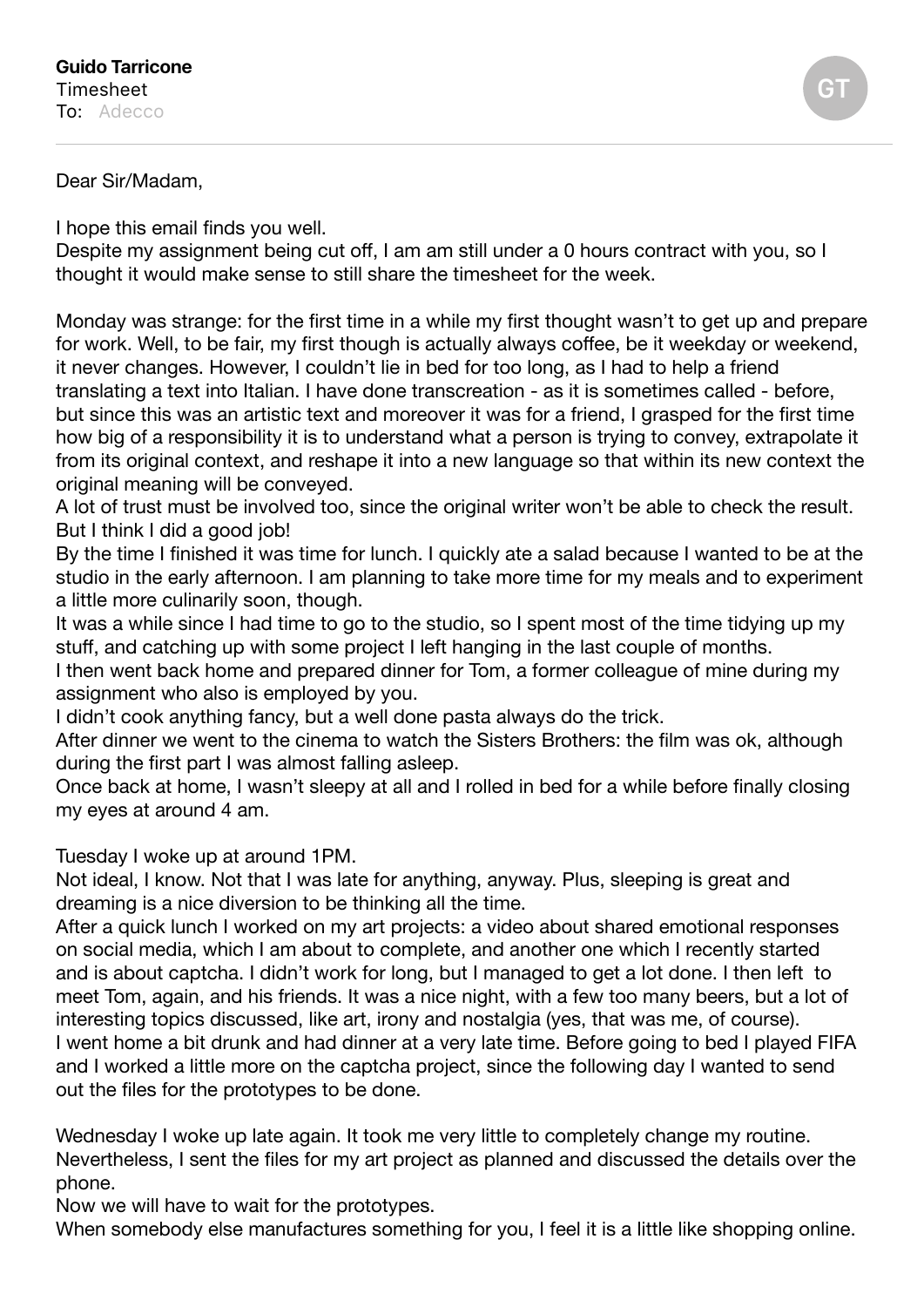You know what you are getting, but you will only understand if that item really suits you only when you have it is physically with you. Nevertheless, I like the little impatience that keep building before the arrival, and the element of surprise when you unbox.

In the afternoon I played some more FIFA and then worked on the video project.

At around 18 Tom and I went to meet Laura, another former colleague from our assignment, although for a brief time. She was also employed by you!

We had some laugh, a beer and food. I left earlier than them, and went home where I read a few pages of Capitalist realism, by Mark Fisher.

Usually I would too busy or too tired to do so in the evenings, and the only possible reading time would be during the morning commute to work.

Finally I watched a few episodes of a new tv series before falling asleep quite late again. Thursday, surprisingly, I woke up earlier than the previous days. Around 10.

However, after the coffee, I realized that I wasn't feeling that well, so went back to bed. And inevitably I fell asleep for a few hours.

It wasn't my intention to mislead you, but please believe me if I say that I tried, at least, to have a more productive day.

This is kind of a transition week, from the next I'll recalibrate.

I also realised that spending time with Tom as we used to do at the office, where we became close friends, helped me to feel less lonely.

I don't know if it is because of the creative environment, but I do prefer when at work relationships are not just at a professional level.

Of course it is not possible to do so with everybody, but having friends rather than just colleagues helped me to trick myself into thinking work as of a place where I can spend time with like minded people, distancing myself from the inner loneliness that follows me everywhere.

The other side of the coin is that when you are not working, you are going to miss it. I was unemployed for a long time only once, if we exclude when I quit and moved to London to attend an MA, and I must admit I am not sure of how well I am able to handle this new post-assignment condition where most of the time is spent by yourself.

Luckily, on Thursday, there was the opening of a friend's exhibition in Peckham and I took advantage of the long trip to continue reading my book. My friend's work was quite good, so it was worth the visit, and I met friends and fellow artists, while also having random chats with strangers-and-now-acquaintances.

I went back home, had some pasta, watched another episode of that TV series that I started and went to bed.

Friday I had to finish the editing of my video project, as during the weekend Eleonora, a long time friend of mine, would have helped me with the color correction.

I worked on it till the afternoon, and then I went to meet Tom for a quick beer before Alexandra landed in London.

She's great! I met her for the first time in Hamburg, when I went to see my friend Eleonora she was spending some time there for a freelance - and Tom was there with her.

Later in the evening we had dinner together, but they wanted to go to an Italian restaurant, and I agreed because didn't want to be too much of a pain. We had a good time although the food wasn't excellent. For dessert, I really wanted a panna cotta, but they didn't have any. Since I was then already in the mindset of having a dessert I chose an affogato, which is a cup of coffee poured on ice cream. As you will easily believe, I couldn't fell asleep until the morning. Luckily the weekend had just started.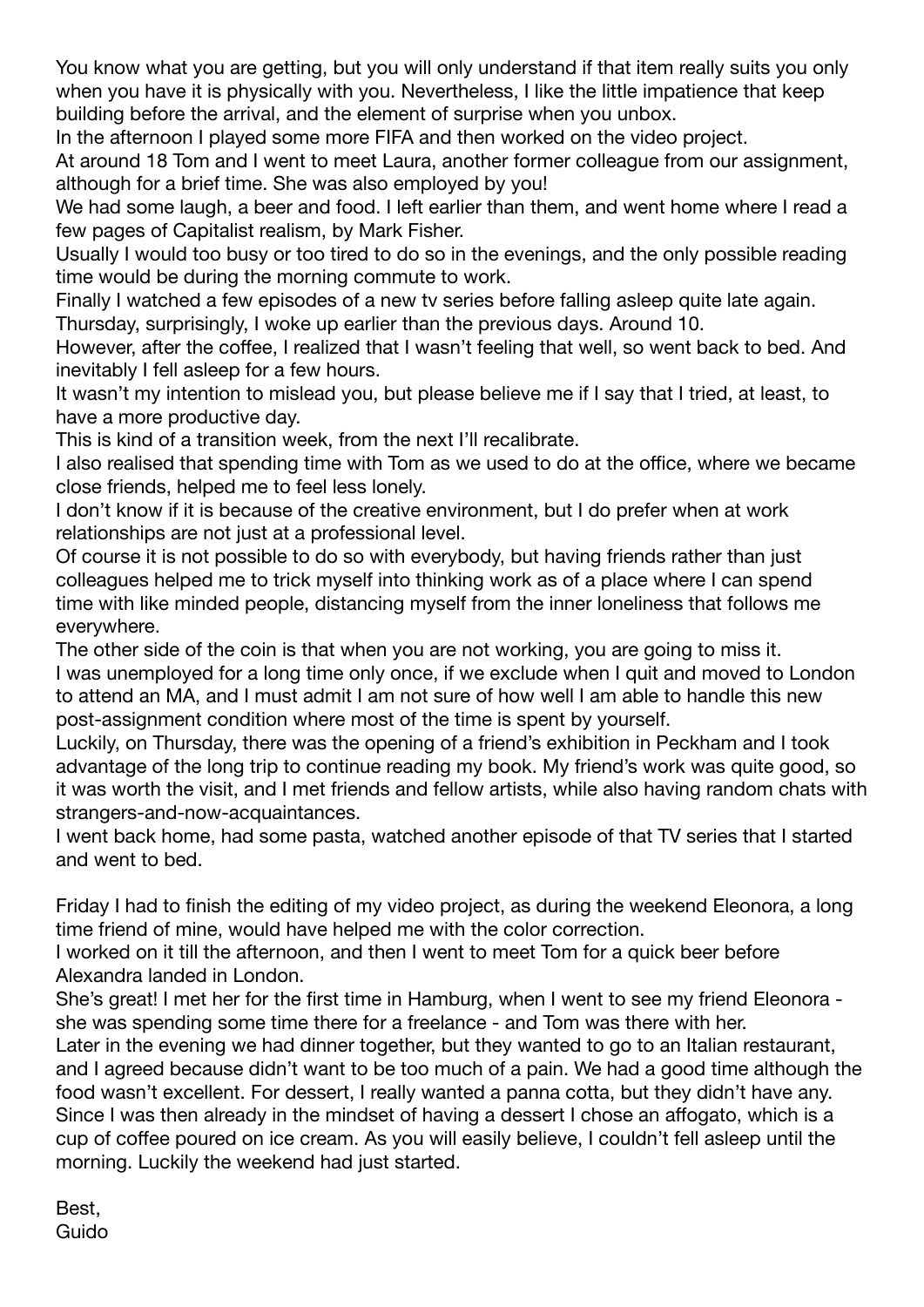

Thanks for letting us know Guido! :)

Please keep an eye on the Adecco website if you do see any roles you would be interested in!

Kind regards Sylvain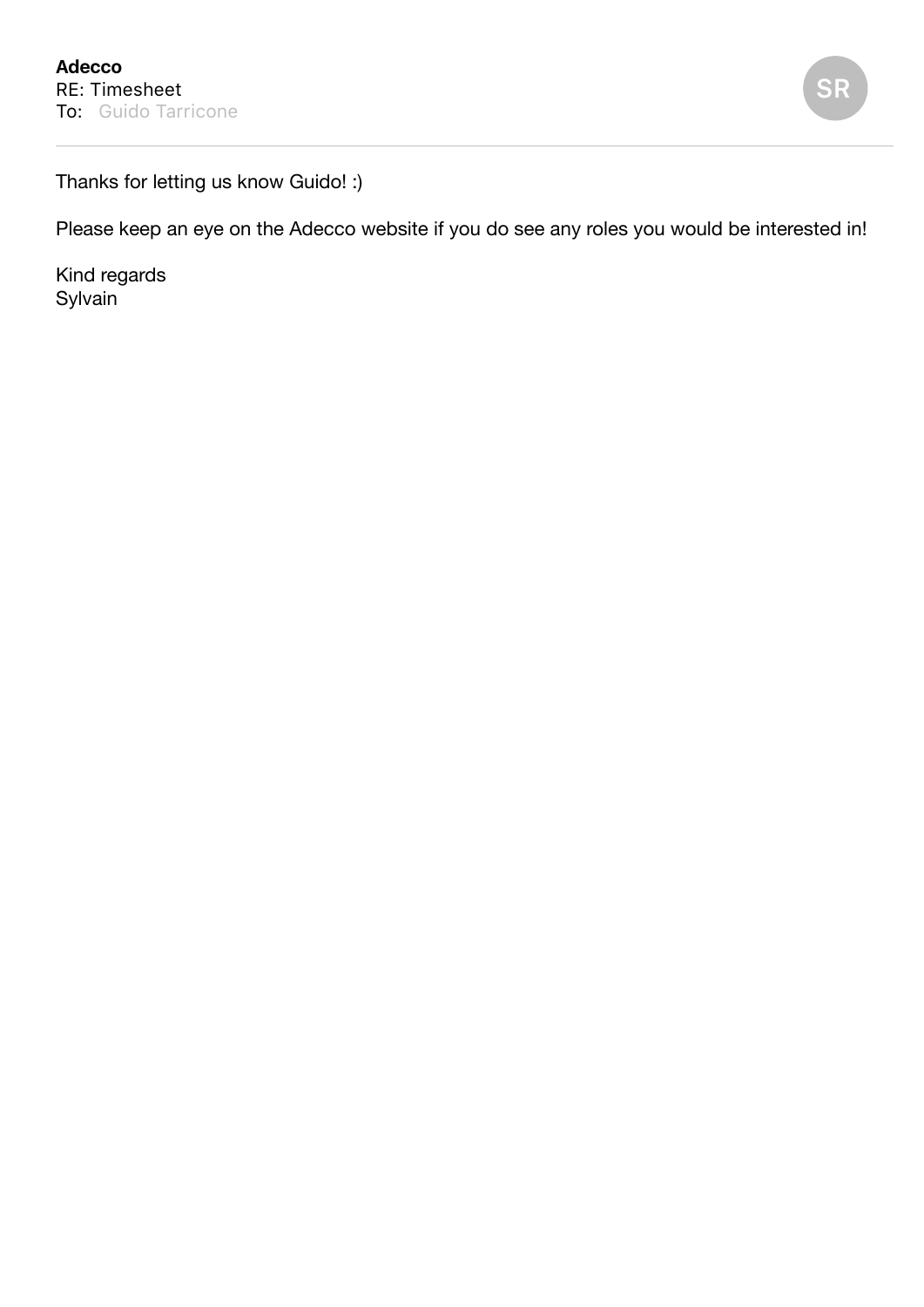Dear Sylvain,

Thank you for your answer and kind offer.

Just as kindly, I'll have to turn it down.

If on one hand I can't deny having had the impulse to look immediately for another job, on the other I think it's important to explore what can be achieved when this time is reclaimed for ourselves. I am aware that I am in a privileged position to be able to even consider this possibility, but it is distressing to realize that there is an absolute lack of sustainable alternatives to what is regarded, by society standards, as "real work".

Therefore, I will try and do "imaginary work" for now, as it also seems appropriate while being on a 0 hours contract, and I will see how it goes.

Please find below the timesheet for last week.

Monday I woke up at 10.30 and although I lied in bed for almost an hour, at least I had woken up at a decent time.

I started the day sending a few emails around, and I then called a supplier to have some aluminium sheets cut so that I could collect them on Tuesday.

These sheets will come in use for a project that I haven't discussed with you yet, as at the moment it is still a rough idea.

For lunch I prepared myself an avocado toast, which I think was an improvement if compared to last week meals.

In the early afternoon I called my parents, but my mom wasn't at home, so I chatted with my dad for a while and I will call them again in the upcoming days. I must confess I don't enjoy chatting over the phone that much. It's that I can't stand small talk. And although I have amazing discussions with my family when we are together, it is quite hard to do so from afar. Hence, phone conversations often become predictable and I get distracted very easily which in turn makes me feel silly.

Later in the afternoon I watched a video art project which through role play, explored and made a critique of incel ideology.

I then read an essay about art, language and interpretation. It was beautifully written, although I just partially agreed with it.

While reading I sipped a beer, and listened to classical music. The sun was also starting to set, so the scene felt a little bohème, but I deeply enjoyed that.

I cooked pasta for dinner and I watched another episode of the TV series I mentioned to you last week before going to bed.

Tuesday was a very busy day. I woke up at around 11 and I saw that the cost estimate for the perspex laser cutting was a bit off. I discussed it with the service provider and in the meantime I started looking for alternatives.I then left home and went to South Acton to pick up the aluminium sheets. It took almost three hours to get there and back, but I used this time to progress with the reading of my book. On the way back I received a text from Marco - a friend and fellow artist - who asked me if I wanted to join him for Vessel, a performance happening later in the evening at Sadler's Wells, as he had a spare ticket.

Arrived at home, I ate something very quickly, a ham and cheese toast, had a quick shower, and left again.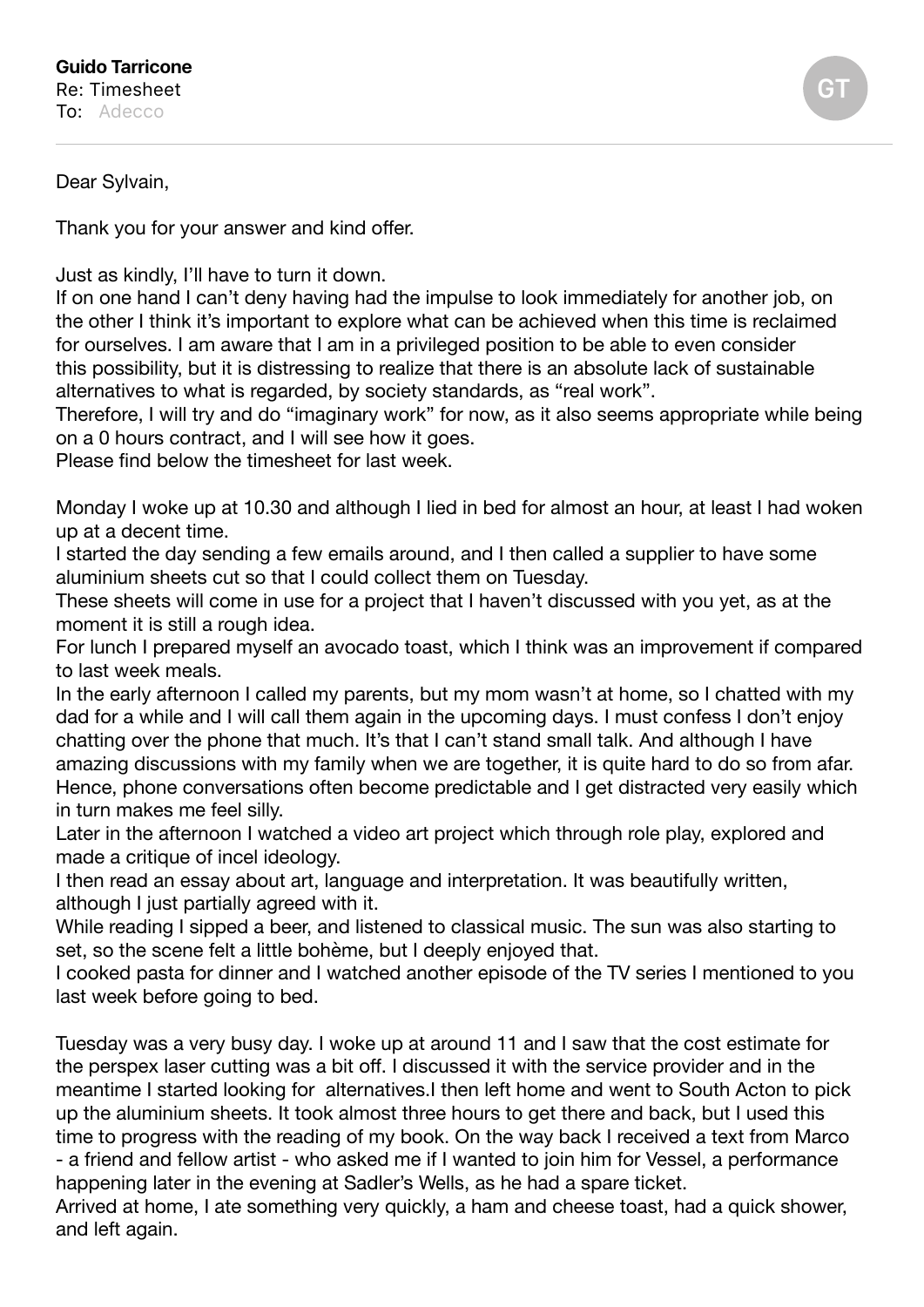We met at a pub near Sadler's Wells and then, when his flatmate and her friend joined, we moved to the theatre. The bell was ringing incessantly and it made me think about high school, when the progression of our days was marked by just that sound.

The performance was very good, the first part enchanted me whereas the second, when it sensibly slowed down, was in my opinion a little harder to digest.

After the show we had time for a beer in one of those old pubs with the worn down carpet all over the floor.

I then went back home, where I finally had the first proper meal of the day, and watched the last episode of the TV series.

Wednesday I took some time in the morning to contact the new providers that could laser cut the perspex. However, at some point I found out that I hadn't been considered for an art prize I applied for. Although it is normal to encounter rejections, this news heavily affected my mood.

I don't know if it was because I applied with two recent works, and therefore it made me feel like I am progressing in the wrong direction, or if it was because now I don't have anymore the excuse of being in a full time job which takes much time and requires a lot of mental energies.

I guess that the decision to focus on my art makes me feel even more exposed to failure. It's probably for the best, although not easy at all.

In the afternoon I called my parents again, and they were having a little trip to the seaside. We discussed about this and other more light hearted matters.

In the evening I went to south London for a screening of video art and I met a few friends there. It was funny because during the screening we were drinking beers and we were offered pop corns as if we were at the movies. The videos were humorous and not too long, so it resulted in a pleasant experience.

Luca told Marco and me about a performance he did, and we even had a glass of Absinthe as it was somehow involved in the performance and there was still some left from it. Then I had a long chat with Marco about how everybody that we know is trying to find a balance between the need of an income and the need for the time to work on their art. Marco also had some nice thoughts about my work which made me feel better.

Thursday I went at Eleonora's, as she helped me to edit a video project I am working on. It was a full day of work, but there is not much to say about it as it was mostly about refining what I had already done. The peculiar thing was that we were almost confined in her room because in the communal space of her warehouse a full crew was making a film. I could leave for a cigarette or go to the bathroom only in-between scenes!

When we finished working, Eleonora and I joined the crew for a beer at a pub nearby. We discussed about Extinction Rebellion and, more broadly, the current state of politics. When the crew left, two guys we didn't sit at the big table next to us. One of the two was what I would define aggressively friendly. Although at times I can be a little disruptive myself, I hate this behavior when it puts other people in distress. This was the case, especially when he started nicknaming another man that sit with a woman at our table shortly after them. When I saw that the man smiled nervously after being called multiple times Valderrama, like a famous Colombian football player, and explained that he was actually english with Caribbean origins, and not Colombian, I tried to explain to the guy that it wasn't a pleasant attitude and that it was creating discomfort. With my surprise he seemed to understand, but then he offered all of us drugs to make amends. We turned it down, and Eleonora and I left since by then we had finished our second beer. I went back home and I almost immediately fell asleep. Unfortunately, I woke up at 1 and couldn't sleep again until 5 in the morning.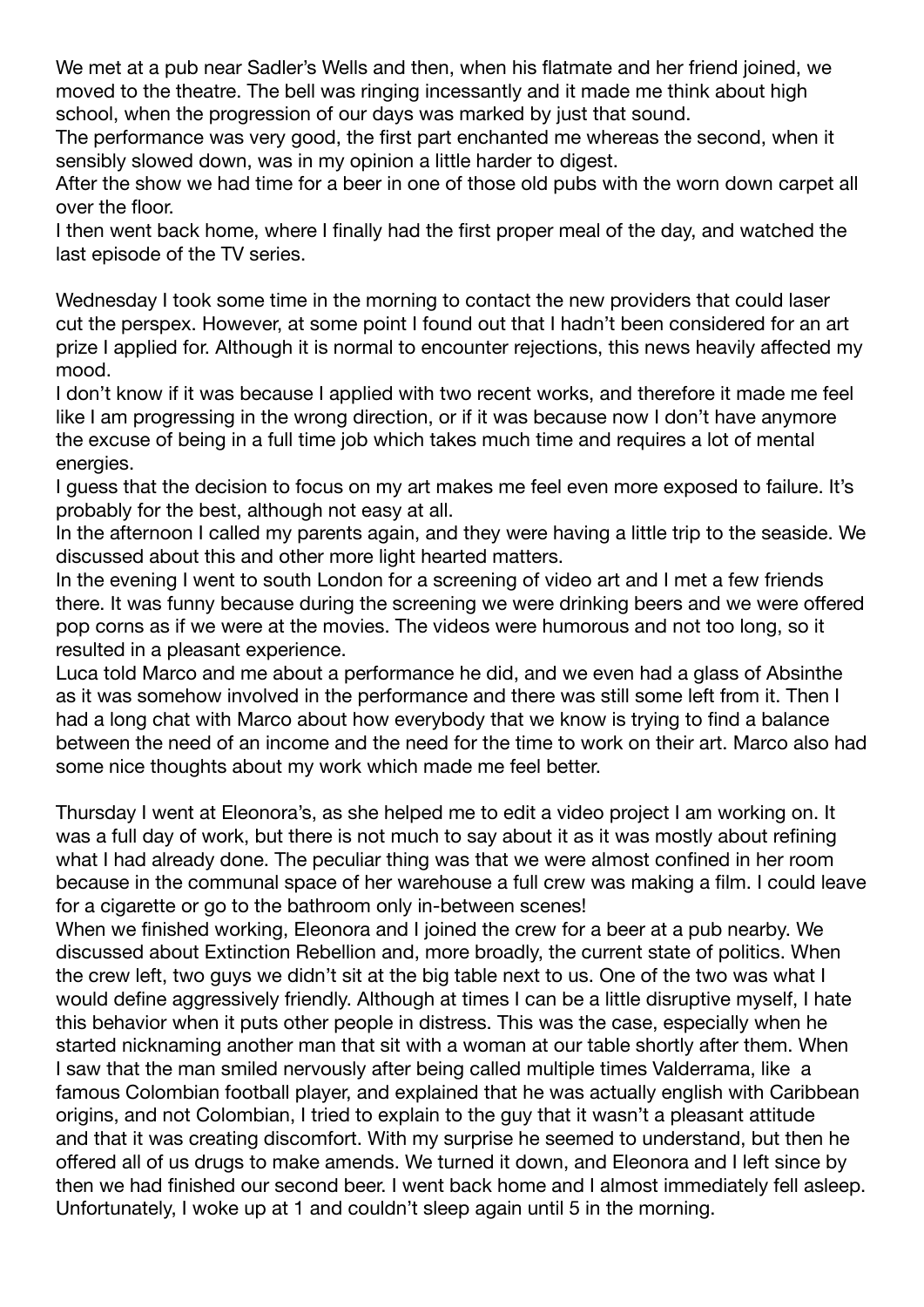Friday I understandably woke up relatively late and I didn't know that it was considered holidays in the U.K.! Funnily enough, I had to start working on a transcreation freelance right that day. Before doing so for the rest of the afternoon, I went out with my flatmate Joe for lunch and we enjoyed the beautiful weather.

In the evening I prepared my luggage as I would travel to Italy on Saturday and then Joe and I headed to the Victoria, our local pub.

We didn't stay out for long, and when home I watched the discussion live between Zizek and Peterson called Happiness: Marxism vs. Capitalism.

The debate went on till very late, but at some point I fell asleep, so I will have to catch up with the rest of it next week.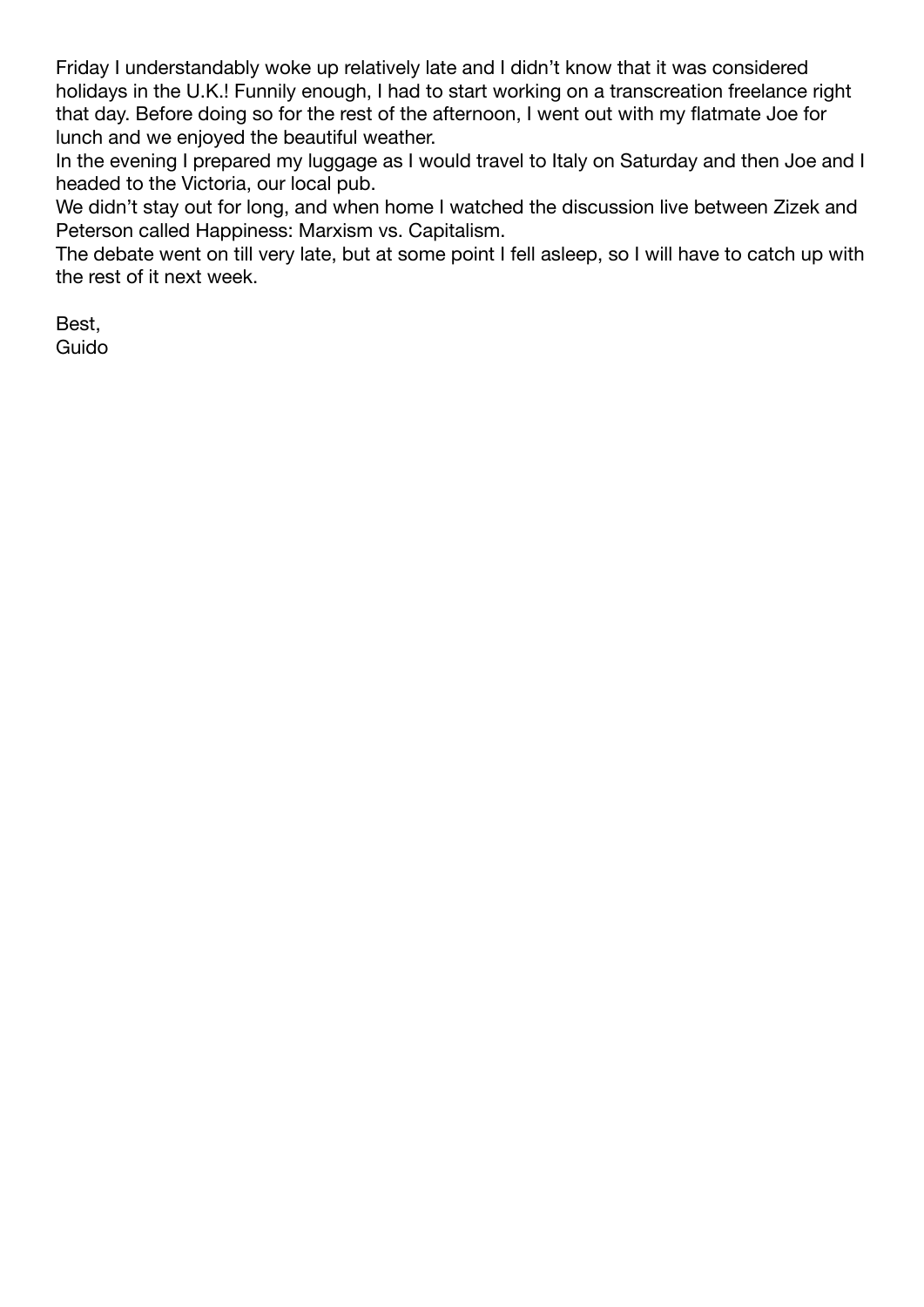**SR**

Thanks Guido, however this is unnecessary.

Please do let me know if you have any questions.

Kind regards **Sylvain**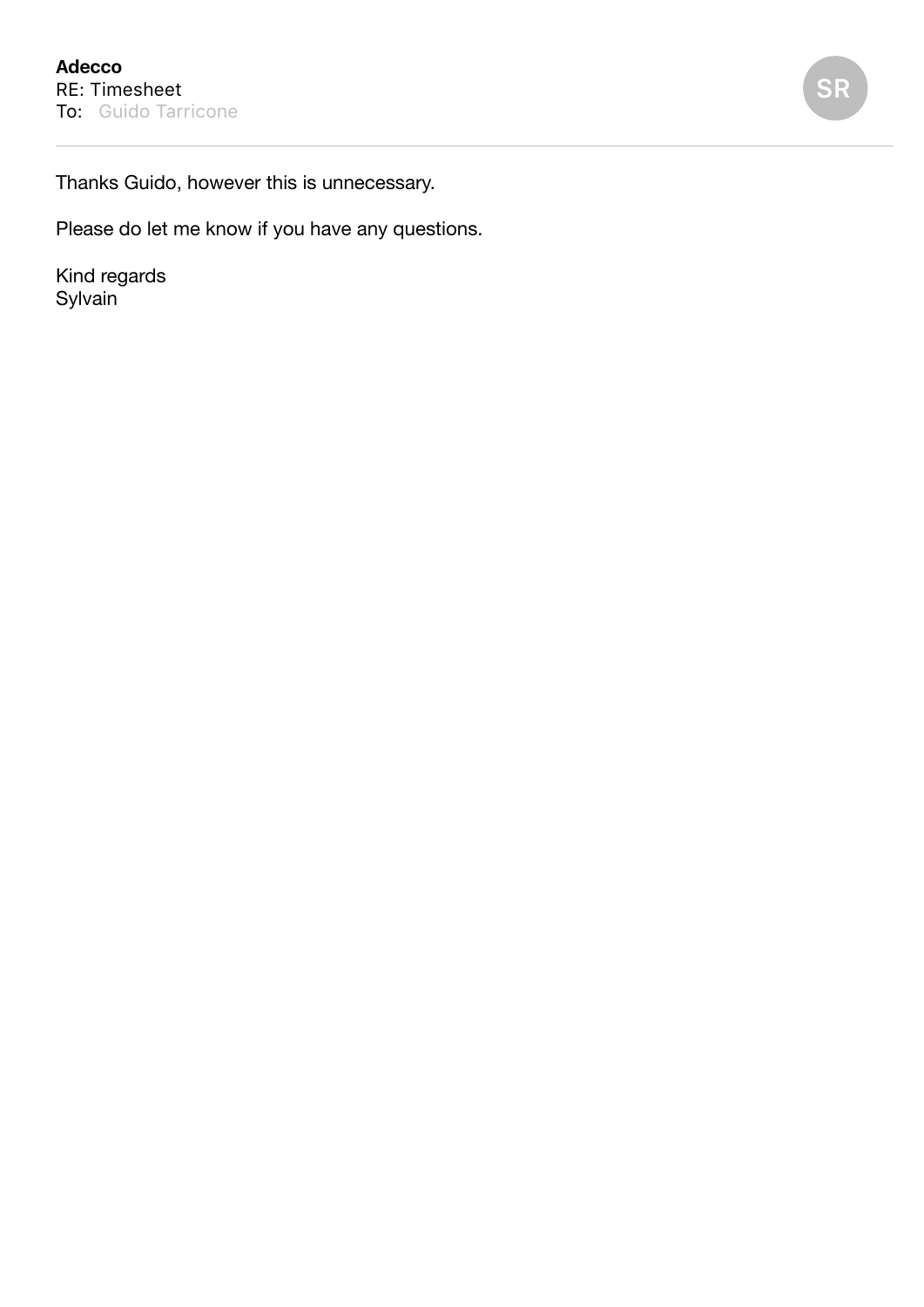## Dear Sylvain,

I convene with you and I understand that unnecessary is often regarded as a waste of time. But why is that so?

How come if you are not productive you have this unescapable feeling of also being meaningless? And why unproductive seems to be often just a synonym for not monetizable?

In these first weeks after the end of my assignment, my biggest concern was to keep myself busy. I was operating under the constant pressure of actively spending the 8 hours that I used to spend for my assignment, and I was afraid of feeling like wasting that time if I slowed down: why do you think doing something without a concrete end, or even doing nothing at all, is so problematic?

I am aware that lately my communications haven't been related to any assignment matter in particular. But since I am still under a contract with Adecco, I am wondering what does it make of this exchange. Is it work for you? Or it is not? Funnily enough I have been asking myself similar questions this week, as my paid freelance continued also over Easter Monday. But what if I was taking some time to think about my own project instead? Would I also have been working during the holidays? What is work then? And, more importantly, when is work when it becomes more and more cognitive work?

If anything, I decided that working on the paid freelance shouldn't be included in my timesheet, so please feel free to disregard the part in last week timesheet that concerns it. I also valued your feedback, so I will try and keep this one short and focused.

### Monday

I spent some time with friends at a bbq. I arrived almost in the afternoon, and I tried to not speak about big problems as I usually tend to do all the time. Unexpectedly it was them who started one big discussion after asking how come my assignment at Google ended. What surprised me is that, even if we were quite at the side of the party, someone felt the need to come and ask why we didn't speak about something lighter. This stuck with me. In the evening I went to see the woman I have been seeing in the last months. She lives in Italy. Long distance relationships are difficult, but chilling on the couch together doing nothing was everything.

### **Tuesday**

I went back home, finished my book and started a new one. I also arranged a meeting with a curator for Thursday.

### **Wednesday**

I found a new supplier for the perspex cutting, hopefully I will receive the prototypes soon. I also searched for printers for the other project I am working on.

I watched TV series and read. In the evening I went for a beer with a friend. It was nice and we chatted quite a while since we hadn't seen each other for almost a year.

# **Thursdav**

The meeting with the curator has been postponed to Friday. I worked on my portfolio and then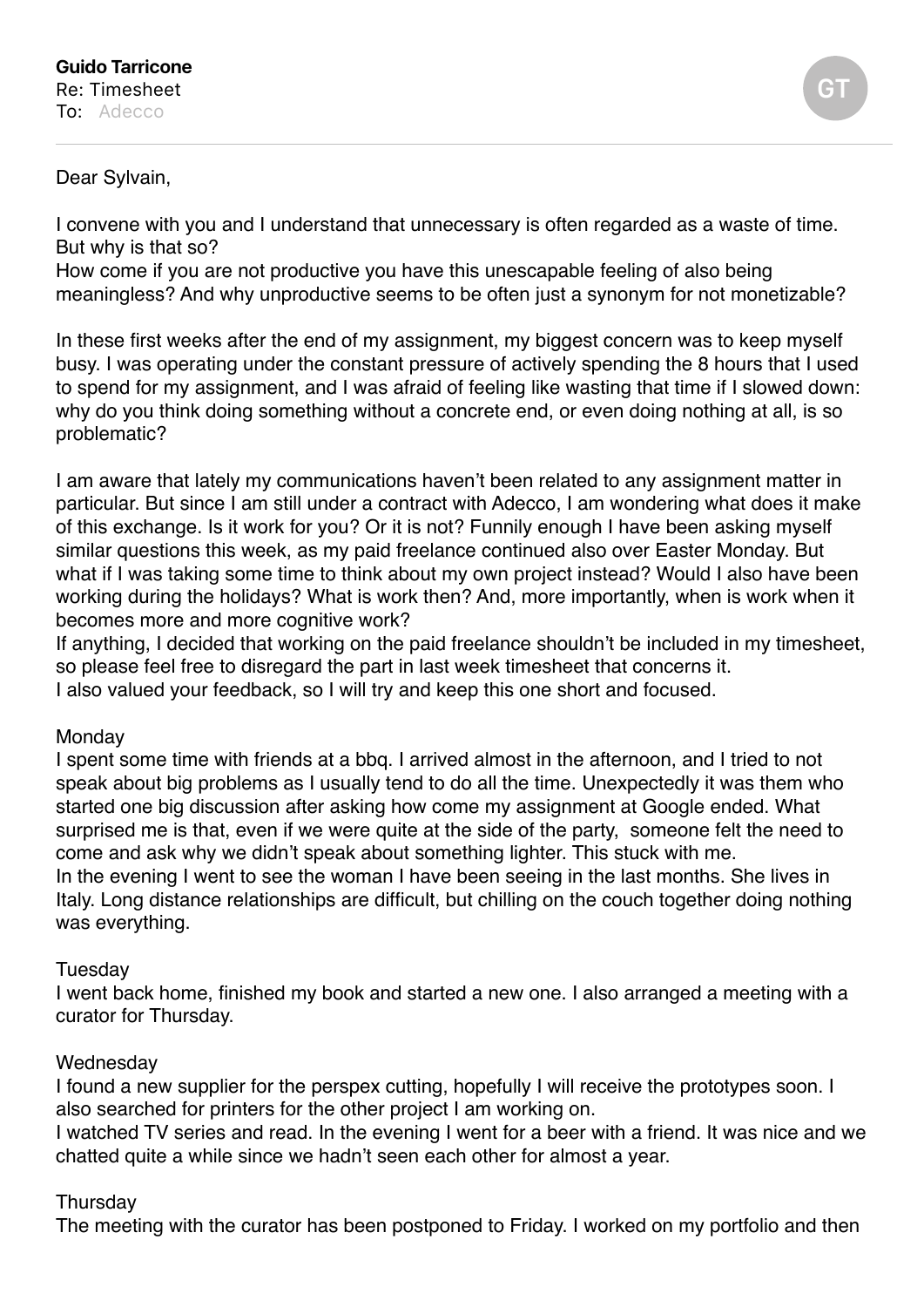I met two friends in the evening: my former flatmate and an artist friend who I met in London and is now living in Milan. That was nice as well.

# Friday

I met with the curator. We had a nice chat and he seemed to appreciate my work. Then a friend of him joined us, also a curator, and she also wanted to know more about my work. Then another artists joined. It was a nice evening until I had to leave. Do you know what's funny? I left without paying, and I only realized it half an hour later. Sometimes I wonder if I am self-sabotaging. I apologized with him and will try to return the favor soon. Hopefully this will become just a funny anecdote.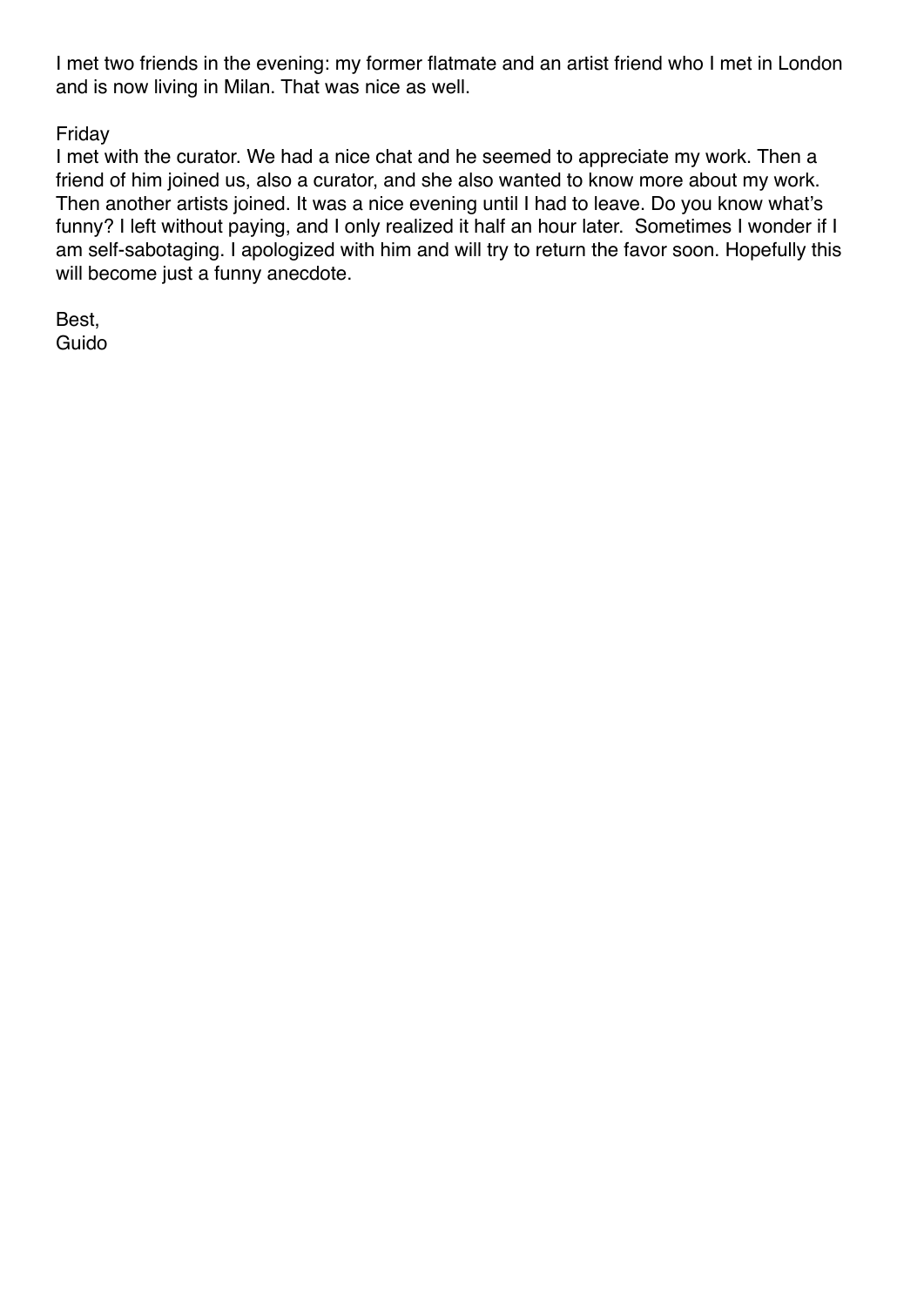### Dear Sylvain,

sorry for being late with my weekly timesheet.

Let me also say that your lack of response to my last email made me feel a little neglected as an Adecco employee.

On the other hand, I hope that you used that time for some activity that you enjoy, even if it's just a coffee break. Maybe you hadn't, but just the thought you might makes me glad, so it was worth it.

For what concerns myself, everything is ok, and I am almost entirely committed to my art now. It is a strong feeling to be so dedicated, it's not that often that you have such a chance. I would also like to let you know that this week's timesheet will be slightly different, as I tried to not take a note of all my activities on a daily base so that I could see what I would "organically" remember at the end of the week. Funnily, last week was so full that it's not going to be easy at all! How I could even think back then to have time to work and do art at the same time?

Monday I felt a bit low, so I met my longtime Italian friends and we went out for dinner. They brought me to an American place which seemed to be straight out from Happy Days. You should know that I am critical of this continuous nostalgic feeling that we are induced to experience, as I believe it makes us long for something that appears to be simple and defined but which is in the end unachievable (not until they will invent the time machine at least). In this uncertain times the only grasp of certainty seems to be within reach only by constantly reliving a period that we already know (directly or not), and in so doing we are numbed to the actual complexities and problems we are surrounded with.

This aside, it was a nice evening, and one of my friends gave me some wonderful news which for a little while put everything else in the background <3

Tuesday I flew back to London. I arrived in the afternoon and in the evening I met with Dom, a friend I share the studio with. We need to decide what we want to do with it, because we have been prompted to sign a new contract and this means that, despite having been there for a year and half already, we won't be able the break the contract before other six months. Considering that almost everyone in London, let alone artists, can never be sure of where they will be located the following month, I find these 6 month minimum (or even the total absence of) breaking clause absurd and totally unfair.

Wednesday was holiday in all Europe but not the UK. Because the UK wants to have the holidays just on Mondays. As if driving on the left wasn't enough.

In the evening I went to a friend's birthday party. Other people from the Royal college joined, and I also invited another friend who I hadn't seen for a while.

She is struggling as me, and almost anybody else I know, to find a balance between time, money, and…well, not feeling lonely. London can be though, we all know that.

That's why I am so happy when I get the chance to enjoy moments like these: meeting your friends from art school, having long chats and drinks and most generally…a good time.

I find it hard to be light, and I guess you will have sensed that too by now. It's not easy to be. Maybe it's character. Maybe it's because it's quite hard to be when you are sensitive to what the hell is going on nowadays. The Heaviness is sometimes even a responsibility, although it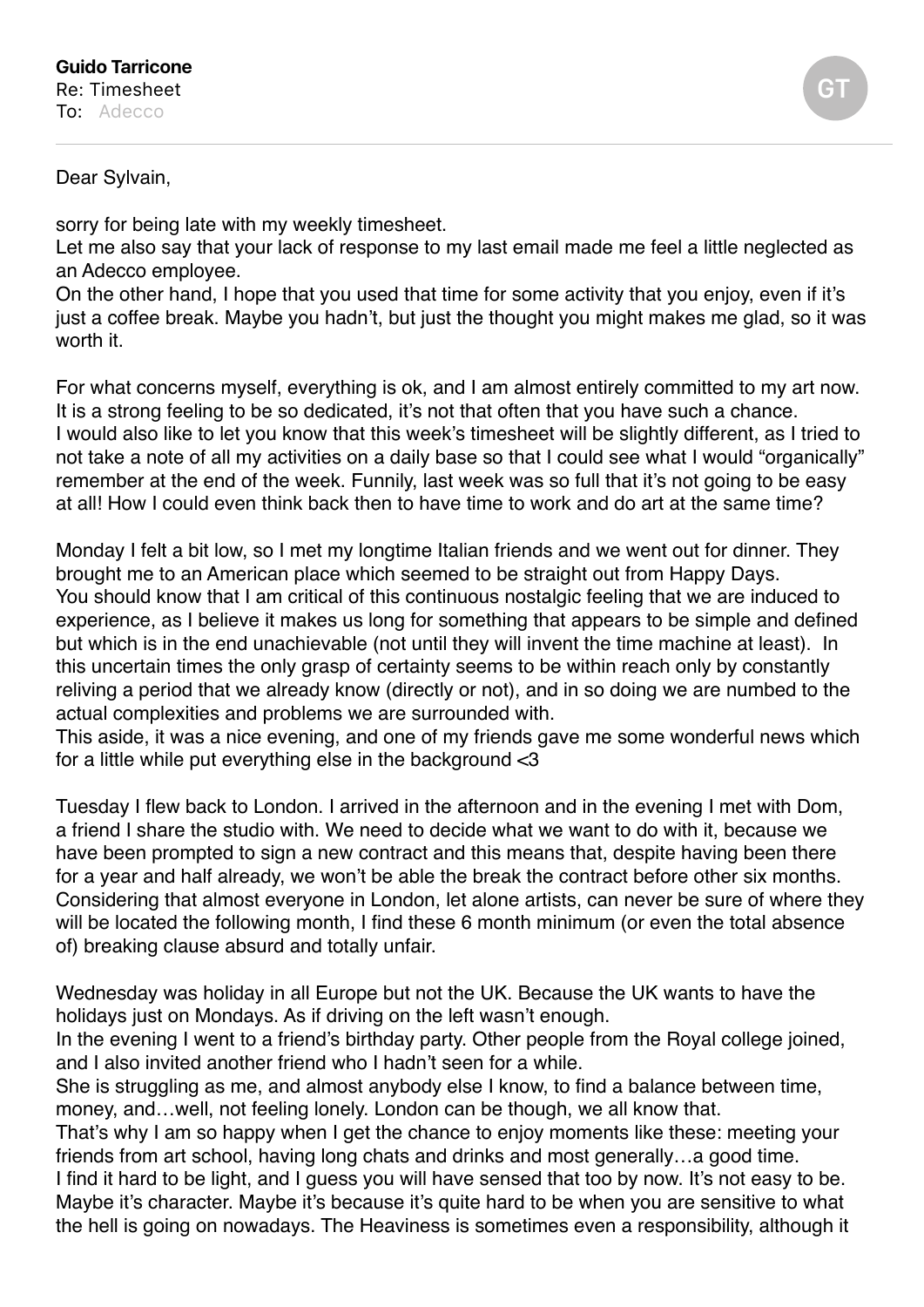will make you boring to most.

But, as anybody else, I do need some carefree moments too from time to time, and this was definitely one.

Thursday Luca and I went to the presentation of a magazine about art and football. It was nicely done and we met an Italian artist who created as a work of art, a series of football teams in pro evolution soccer based on the most famous art movements. From Renaissance to present times, they were all in there, and the players had the features of the artists belonging to those movements! Funny and well done. We had a great time playing at it! We got along with the artist very well so we went for a beer with him afterwards and then we even cane to my place to play FIFA which, let me tell you, is way better than PES as a game!

Friday there was the opening of a rooftop bar in Dalston, and I joined the inauguration. However, it was so cold that I could barely feel my hand after a while. Where has the Spring goneeeee ;( After a couple of glasses we went to eat together and then I went to sleep because the week had really tested me.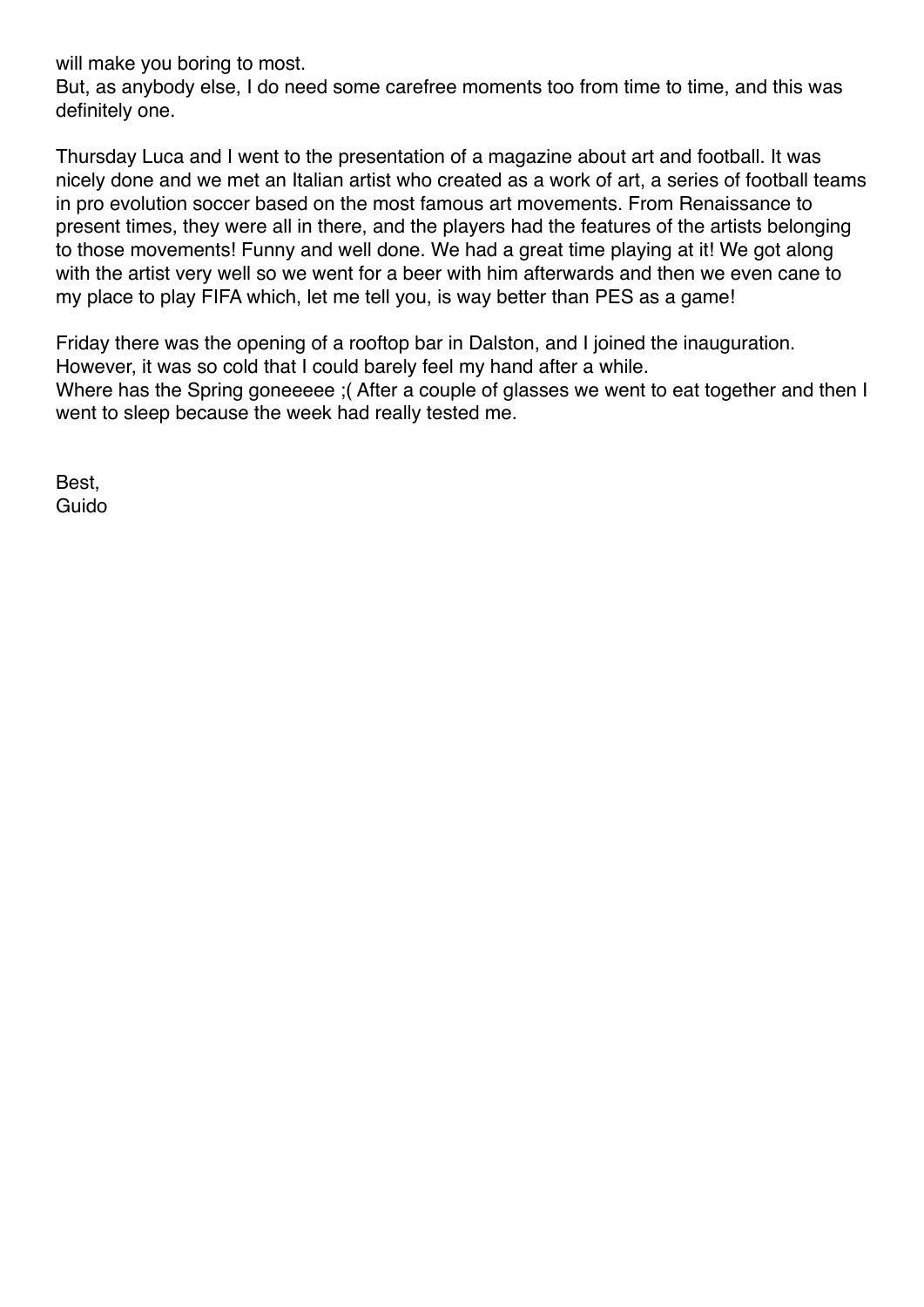To whom it may concern

Adecco

299 Oxford Street, Mayfair, London W1C 2DZ

Please accept this video as formal notification of my resignation.

Best regards,

Guido Tarricone



**GT**